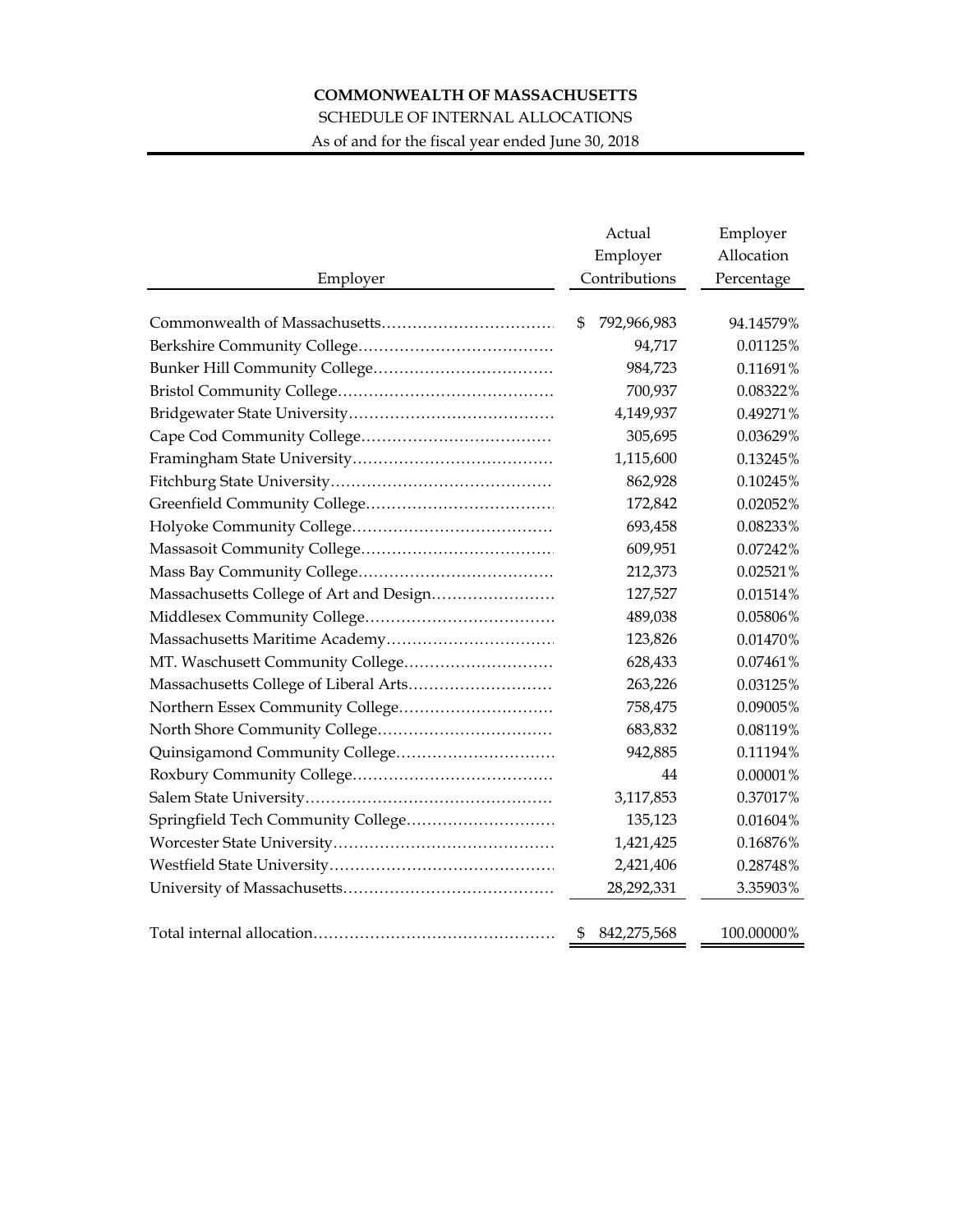## **COMMONWEALTH OF MASSACHUSETTS** SCHEDULE OF INTERNAL ALLOCATION OF PENSION AMOUNTS As of and for the fiscal year ended June 30, 2018

|                                         |                             | Deferred Outflows of Resources                                 |                           |                                                  |                                                           | Deferred Inflows of Resources                     |                                                                |                                                                                                                 |                                                  |                                                           |                                                  |
|-----------------------------------------|-----------------------------|----------------------------------------------------------------|---------------------------|--------------------------------------------------|-----------------------------------------------------------|---------------------------------------------------|----------------------------------------------------------------|-----------------------------------------------------------------------------------------------------------------|--------------------------------------------------|-----------------------------------------------------------|--------------------------------------------------|
| Employer                                | Net<br>Pension<br>Liability | Differences<br>Between<br>Expected<br>and Actual<br>Experience | Changes of<br>Assumptions | Changes in<br>Proportion<br>From<br>Commonwealth | Changes in<br>Proportion<br>Due to Internal<br>Allocation | <b>Total Deferred</b><br>Outflows of<br>Resources | Differences<br>Between<br>Expected<br>and Actual<br>Experience | Net Differences<br><b>Between Projected</b><br>and Actual Investment<br>Earnings on Pension<br>Plan Investments | Changes in<br>Proportion<br>From<br>Commonwealth | Changes in<br>Proportion<br>Due to Internal<br>Allocation | <b>Total Deferred</b><br>Inflows of<br>Resources |
| Commonwealth of Massachusetts           | 11,472,251,107              | 363.802.534                                                    | 1.162.641.386             | 30.940.334                                       | 57,144,788                                                | 1,614,529,042                                     | 233.804.984                                                    | 398.763.595                                                                                                     | 2,180,651                                        | 38,550,182                                                | 673,299,412                                      |
| Berkshire Community College             | 1,370,318                   | 43,455                                                         | 138,873                   | 3,696                                            | 42,902                                                    | 228,926                                           | 27,927                                                         | 47,631                                                                                                          | 260                                              | 307,810                                                   | 383,628                                          |
| Bunker Hill Community College           | 14,246,482                  | 451,778                                                        | 1,443,792                 | 38,422                                           | 2,749,463                                                 | 4,683,455                                         | 290,344                                                        | 495,193                                                                                                         | 2.708                                            | 1,140,510                                                 | 1,928,755                                        |
| Bristol Community College               | 10,140,807                  | 321,580                                                        | 1,027,708                 | 27,349                                           | 678,883                                                   | 2,055,520                                         | 206,670                                                        | 352,484                                                                                                         | 1,928                                            | 1,513,996                                                 | 2,075,078                                        |
| Bridgewater State University            | 60,039,220                  | 1,903,935                                                      | 6,084,602                 | 161,924                                          | 7,586,330                                                 | 15,736,791                                        | 1,223,602                                                      | 2,086,901                                                                                                       | 11,412                                           | 2,567,296                                                 | 5,889,211                                        |
| Cape Cod Community College              | 4,422,643                   | 140,249                                                        | 448.207                   | 11.928                                           | 857,344                                                   | 1,457,728                                         | 90,134                                                         | 153,726                                                                                                         | 841                                              | 798,582                                                   | 1,043,283                                        |
| Framingham State University             | 16,139,945                  | 511,822                                                        | 1,635,683                 | 43,529                                           | 1,948,503                                                 | 4,139,537                                         | 328,933                                                        | 561,008                                                                                                         | 3,068                                            | 283,869                                                   | 1,176,878                                        |
| Fitchburg State University              | 12,484,412                  | 395,900                                                        | 1,265,218                 | 33,670                                           | 1,085,296                                                 | 2,780,084                                         | 254,433                                                        | 433,945                                                                                                         | 2,373                                            | 164,542                                                   | 855,293                                          |
| Greenfield Community College            | 2,500,592                   | 79,298                                                         | 253,419                   | 6,744                                            |                                                           | 339,461                                           | 50,962                                                         | 86,918                                                                                                          | 475                                              | 931,762                                                   | 1,070,117                                        |
| Holyoke Community College               | 10,032,605                  | 318,149                                                        | 1,016,742                 | 27,058                                           | 927,483                                                   | 2,289,432                                         | 204,465                                                        | 348,723                                                                                                         | 1,907                                            | 603,627                                                   | 1,158,722                                        |
| Massasoit Community College             | 8,824,467                   | 279,837                                                        | 894,305                   | 23,799                                           | 767,545                                                   | 1,965,486                                         | 179,843                                                        | 306,729                                                                                                         | 1.677                                            | 2,715,681                                                 | 3,203,930                                        |
| Mass Bay Community College              | 3,072,507                   | 97,434                                                         | 311,379                   | 8,286                                            | 870,386                                                   | 1,287,485                                         | 62,618                                                         | 106,797                                                                                                         | 584                                              | 834,125                                                   | 1,004,124                                        |
| Massachusetts College of Art and Design | 1,844,997                   | 58,508                                                         | 186,979                   | 4,976                                            | 137,495                                                   | 387,958                                           | 37,601                                                         | 64,130                                                                                                          | 351                                              | 357,535                                                   | 459,617                                          |
| Middlesex Community College             | 7,075,158                   | 224,364                                                        | 717,023                   | 19,081                                           | 966,058                                                   | 1,926,526                                         | 144,192                                                        | 245,925                                                                                                         | 1.345                                            | 8,683,504                                                 | 9,074,966                                        |
| Massachusetts Maritime Academy          | 1,791,453                   | 56,810                                                         | 181,553                   | 4,831                                            | 116,878                                                   | 360,072                                           | 36,510                                                         | 62,269                                                                                                          | 341                                              | 110,289                                                   | 209,409                                          |
| MT. Waschusett Community College        | 9,091,855                   | 288,317                                                        | 921,403                   | 24,520                                           | 532.207                                                   | 1,766,447                                         | 185,292                                                        | 316,024                                                                                                         | 1.728                                            | 2,790,440                                                 | 3,293,484                                        |
| Massachusetts College of Liberal Arts   | 3,808,223                   | 120,765                                                        | 385,940                   | 10,271                                           | 577,369                                                   | 1,094,345                                         | 77,612                                                         | 132,370                                                                                                         | 724                                              | 984,981                                                   | 1,195,687                                        |
| Northern Essex Community College        | 10,973,238                  | 347.978                                                        | 1,112,070                 | 29.595                                           | 821.607                                                   | 2,311,250                                         | 223.635                                                        | 381,418                                                                                                         | 2.086                                            | 1.093.915                                                 | 1,701,055                                        |
| North Shore Community College           | 9,893,341                   | 313,733                                                        | 1,002,629                 | 26,682                                           | 264,948                                                   | 1,607,992                                         | 201,627                                                        | 343,882                                                                                                         | 1,881                                            | 1,385,197                                                 | 1,932,587                                        |
| Quinsigamond Community College          | 13,641,190                  | 432,583                                                        | 1,382,450                 | 36,790                                           | 1,437,787                                                 | 3,289,610                                         | 278,008                                                        | 474,154                                                                                                         | 2.593                                            | 2,075,633                                                 | 2,830,388                                        |
| Roxbury Community College               | 637                         | 20                                                             | 65                        | $\mathcal{P}$                                    | 447                                                       | 534                                               | 13                                                             | 22                                                                                                              | $\overline{\phantom{a}}$                         | 524,356                                                   | 524,391                                          |
|                                         | 45,107,543                  | 1,430,429                                                      | 4,571,369                 | 121,654                                          | 2,869,075                                                 | 8,992,527                                         | 919,294                                                        | 1,567,892                                                                                                       | 8.574                                            | 2,728,433                                                 | 5,224,192                                        |
| Springfield Tech Community College      | 1,954,892                   | 61,993                                                         | 198,116                   | 5,272                                            | 307,781                                                   | 573,162                                           | 39,841                                                         | 67,950                                                                                                          | 372                                              | 209,994                                                   | 318,157                                          |
| Worcester State University              | 20,564,468                  | 652,131                                                        | 2,084,081                 | 55,462                                           | 2,675,327                                                 | 5,467,001                                         | 419,105                                                        | 714,800                                                                                                         | 3.909                                            | 1,326,334                                                 | 2,464,147                                        |
| Westfield State University              | 35,031,695                  | 1,110,908                                                      | 3,550,245                 | 94,479                                           | 4,489,443                                                 | 9,245,075                                         | 713,947                                                        | 1,217,666                                                                                                       | 6,659                                            | 1,883,403                                                 | 3,821,675                                        |
| University of Massachusetts             | 409,319,344                 | 12,980,139                                                     | 41,481,973                | 1,103,923                                        | 22,245,045                                                | 77,811,080                                        | 8,341,946                                                      | 14,227,517                                                                                                      | 77.804                                           | 37,534,394                                                | 60,181,662                                       |
|                                         | 12.185.623.139              | 386.424.649                                                    | 1.234.937.210             | 32,864,277                                       | 112.100.390<br>-S                                         | 1.766.326.526                                     | 248,343,537                                                    | 423.559.669                                                                                                     | 2.316.251                                        | 112,100,390                                               | 786.319.848                                      |

(continued)